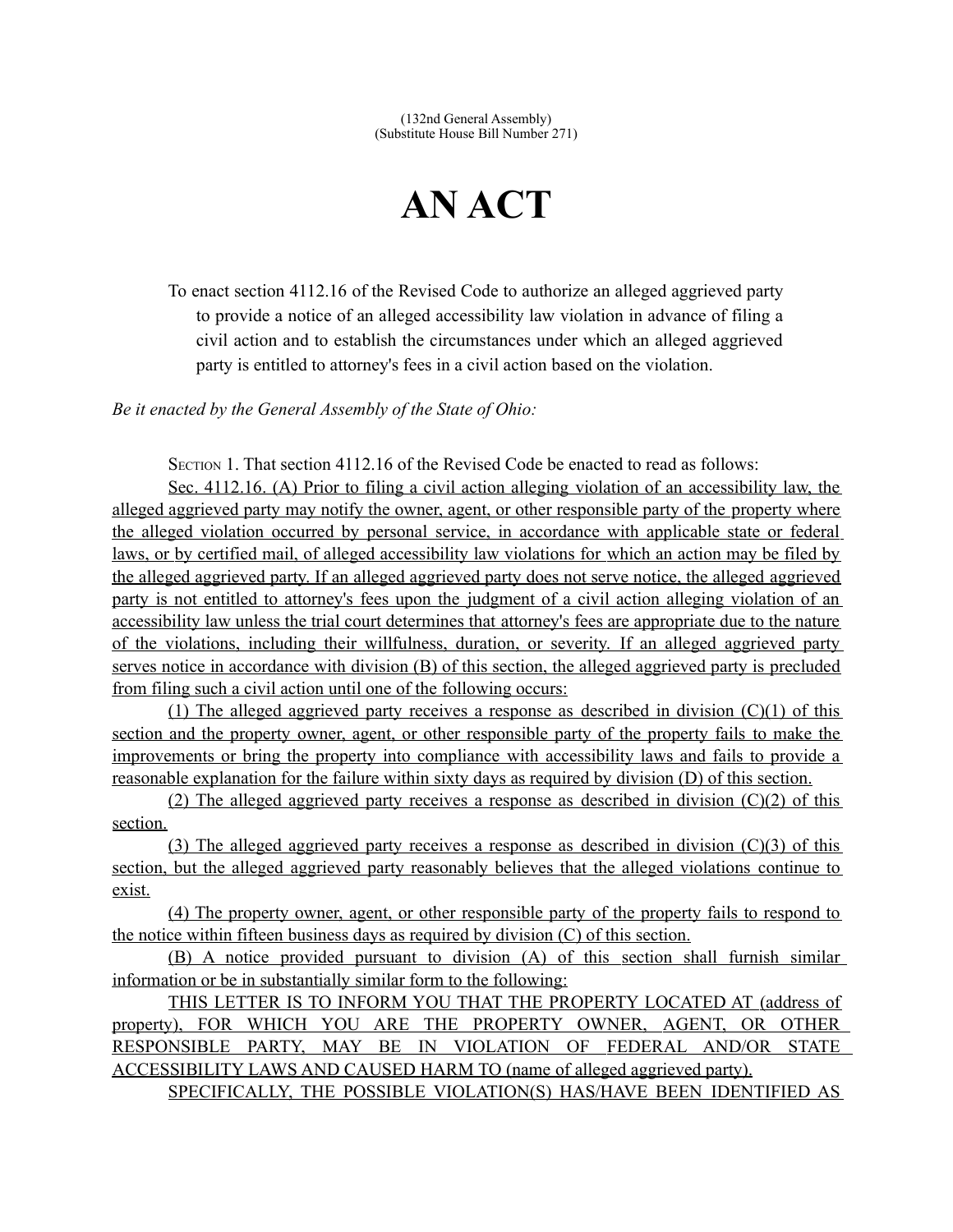## FOLLOWS:

 (Notice must identify the specific facts that constitute the alleged violation, including the approximate date on which the alleged violation occurred or was observed and identification of the location of the alleged violation with sufficient detail, so that the location can be identified by the property owner, agent, or other responsible party.)

YOU HAVE 15 BUSINESS DAYS TO RESPOND TO THIS NOTICE BY PERSONAL SERVICE OR CERTIFIED MAIL. YOUR RESPONSE MUST BE ADDRESSED TO (address where personal service may be received or certified mail may be sent). OHIO LAW ALLOWS YOU TO RESPOND IN ONE OF THREE WAYS:

 (1) YOU MAY EXPRESSLY STATE THAT IMPROVEMENTS WILL BE MADE TO BRING THE PROPERTY INTO COMPLIANCE WITH APPLICABLE ACCESSIBILITY LAWS. IF YOU RESPOND IN THIS MANNER, YOU HAVE A MAXIMUM OF 60 DAYS TO COMPLETE THESE IMPROVEMENTS. THE 60-DAY PERIOD SHALL BEGIN ON THE DATE YOUR RESPONSE TO THIS NOTICE IS RECEIVED AT THE ADDRESS GIVEN ABOVE. IF THE IMPROVEMENTS NECESSARY TO BRING THE PROPERTY INTO COMPLIANCE WITH THE APPLICABLE ACCESSIBILITY LAWS ARE NOT COMPLETED WITHIN THE 60-DAY PERIOD, THE ALLEGED AGGRIEVED PARTY MAY BRING A LAWSUIT AGAINST YOU. YOU MAY EXTEND THE 60-DAY PERIOD ONLY IF YOU PROVIDE A REASONABLE EXPLANATION AS TO WHY IMPROVEMENTS CANNOT BE MADE WITHIN 60 DAYS. REASONABLE EXPLANATIONS INCLUDE DEMONSTRATED NEED FOR DELAY, SUCH AS CONSTRUCTION AND PERMITTING RELATED ISSUES.

 (2) YOU MAY CHALLENGE THE VALIDITY OF THE ALLEGED VIOLATIONS. IF YOU RESPOND IN THIS MANNER, THE ALLEGED AGGRIEVED PARTY MAY BRING A LAWSUIT AGAINST YOU IMMEDIATELY.

 (3) IF THE VIOLATIONS LISTED ABOVE ARE THE SAME AS OR SIMILAR TO PREVIOUS VIOLATIONS THAT YOU BELIEVE HAVE BEEN CORRECTED, YOU MAY RESPOND BY STATING THAT THE NECESSARY IMPROVEMENTS HAVE BEEN MADE TO BRING THE PROPERTY INTO COMPLIANCE WITH THE APPLICABLE ACCESSIBILITY LAWS. YOU MUST ALSO ATTACH EVIDENCE THAT VERIFIES THOSE IMPROVEMENTS.

 IF YOU HAVE ANY QUESTIONS ABOUT THIS NOTICE OR YOUR RIGHTS UNDER FEDERAL OR OHIO LAW, PLEASE CONTACT YOUR LEGAL COUNSEL.

 (C) Within fifteen business days after an alleged aggrieved party serves or sends a notice pursuant to division (A) of this section, the property owner, agent, or other responsible party of the property where the alleged violation occurred shall respond to the notice by personal service or certified mail to the alleged aggrieved party. That response shall do one of the following:

 (1) Expressly state that improvements will be made to bring the property into compliance with applicable accessibility laws.

 (2) Challenge the validity of the alleged violation. If the property owner, agent, or other responsible party responds in this manner, the alleged aggrieved party may file an action, subject to any applicable statutes of limitations, any time after receipt of that response.

 (3) State that the alleged violations identified by the alleged aggrieved party have been corrected to comply with applicable accessibility laws. The property owner, agent, or other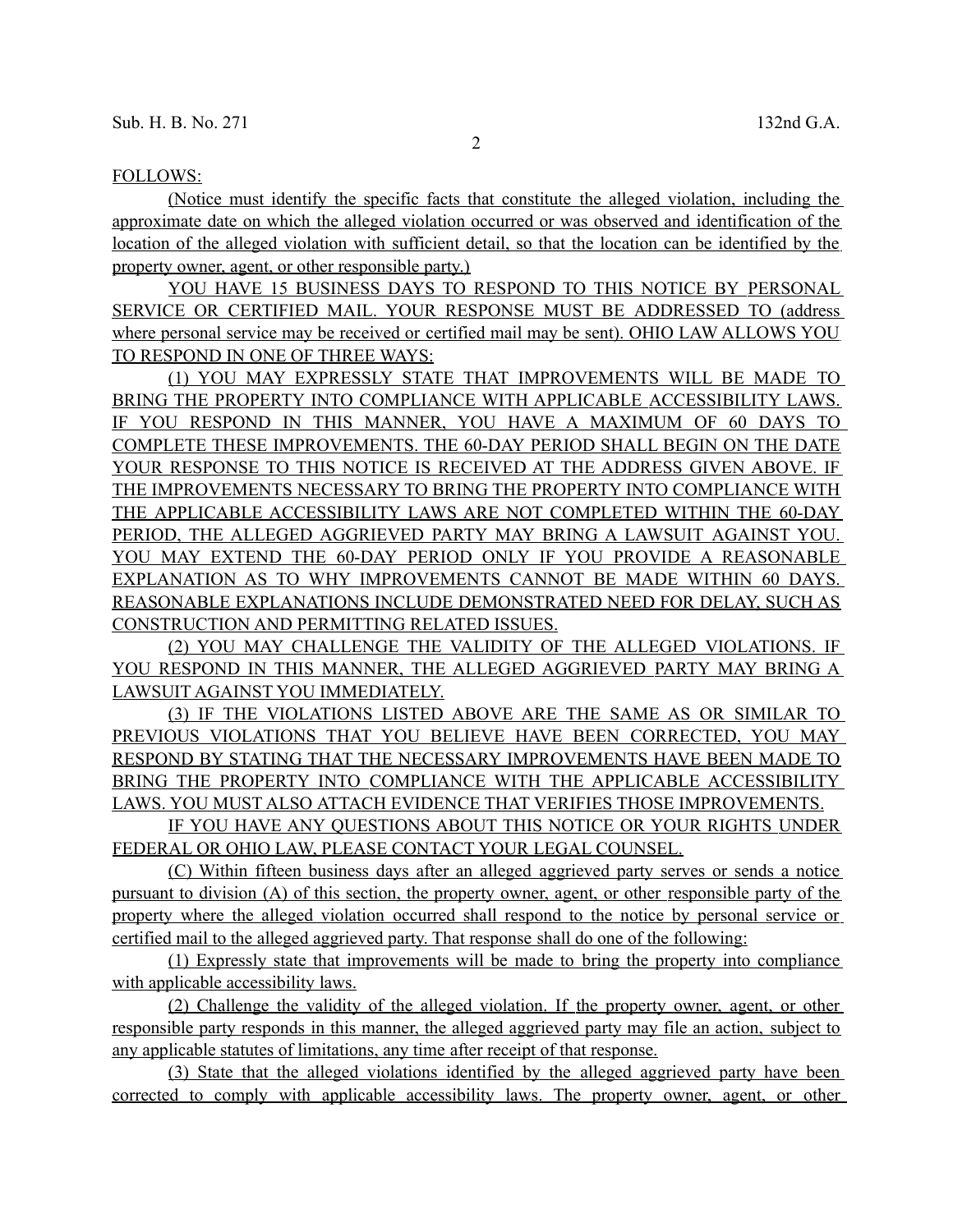responsible party shall attach evidence to the response that verifies those improvements.

 (D)(1)(a) If a property owner, agent, or responsible party of the property where the alleged accessibility law violation occurred responds in the manner described in division  $(C)(1)$  of this section, the property owner, agent, or responsible party shall have sixty days to remedy the alleged violation. The sixty-day period shall begin on the date the alleged aggrieved party receives the response described in division (C) of this section. The owner, agent, or other responsible party may extend the sixty-day period by not more than sixty days upon providing a reasonable explanation as to why the improvement requires more than sixty days to complete. Reasonable explanations include demonstrated need for extension, such as construction and permitting related issues.

 (b) If the property owner, agent, or other responsible party of the property where the alleged accessibility law violation occurred responds in the manner described in division  $(C)(1)$  of this section and makes the improvements to bring the property into compliance with applicable accessibility laws within the sixty-day period described in division  $(D)(1)(a)$  of this section or provides a reasonable explanation as to why those improvements are not completed, the response as described in division (C)(1) of this section shall not be considered an admission of guilt and shall be inadmissible as evidence in any future actions based on the same facts filed against the property owner, agent, or other responsible party.

 (2)(a) If the property owner, agent, or other responsible party of the property where the alleged accessibility law violation occurred fails to make the improvements to bring the property into compliance with applicable accessibility laws within the sixty-day period described in division (D) (1)(a) of this section and, in the opinion of the aggrieved party, fails to provide a reasonable explanation as to why those improvements are not completed, the alleged aggrieved party may file a civil action for accessibility law violation against that property owner, agent, or other responsible party.

(b) In a civil action filed pursuant to division  $(D)(2)(a)$  of this section in which a plaintiff prevails, the plaintiff shall recover reasonable attorney's fees, in addition to any other remedies available to the plaintiff. However, the plaintiff shall not be entitled to attorney's fees under this division if all of the following are true:

 (i) The plaintiff filed the civil action prior to the expiration of an extension invoked by the defendant.

 (ii) The court determines that the defendant's explanation as to the necessity of the extension was reasonable.

 (iii) The defendant makes the improvements to bring the property into compliance with applicable accessibility laws during the period of extension.

 (c) If the property owner, agent, or other responsible party where the alleged accessibility law violation occurred makes the improvements to bring the property into compliance with the applicable accessibility laws within the sixty-day period described in division (D)(1) of this section and provides evidence to the alleged aggrieved party that the improvements have been made, or if the property owner, agent, or other responsible party demonstrates to the court's satisfaction that the explanation given for the necessity of an extension was reasonable, the alleged aggrieved party shall not receive any damages or attorney's fees for any action arising out of the same or similar facts that served as a basis for the alleged violation. The alleged aggrieved party may receive damages and

3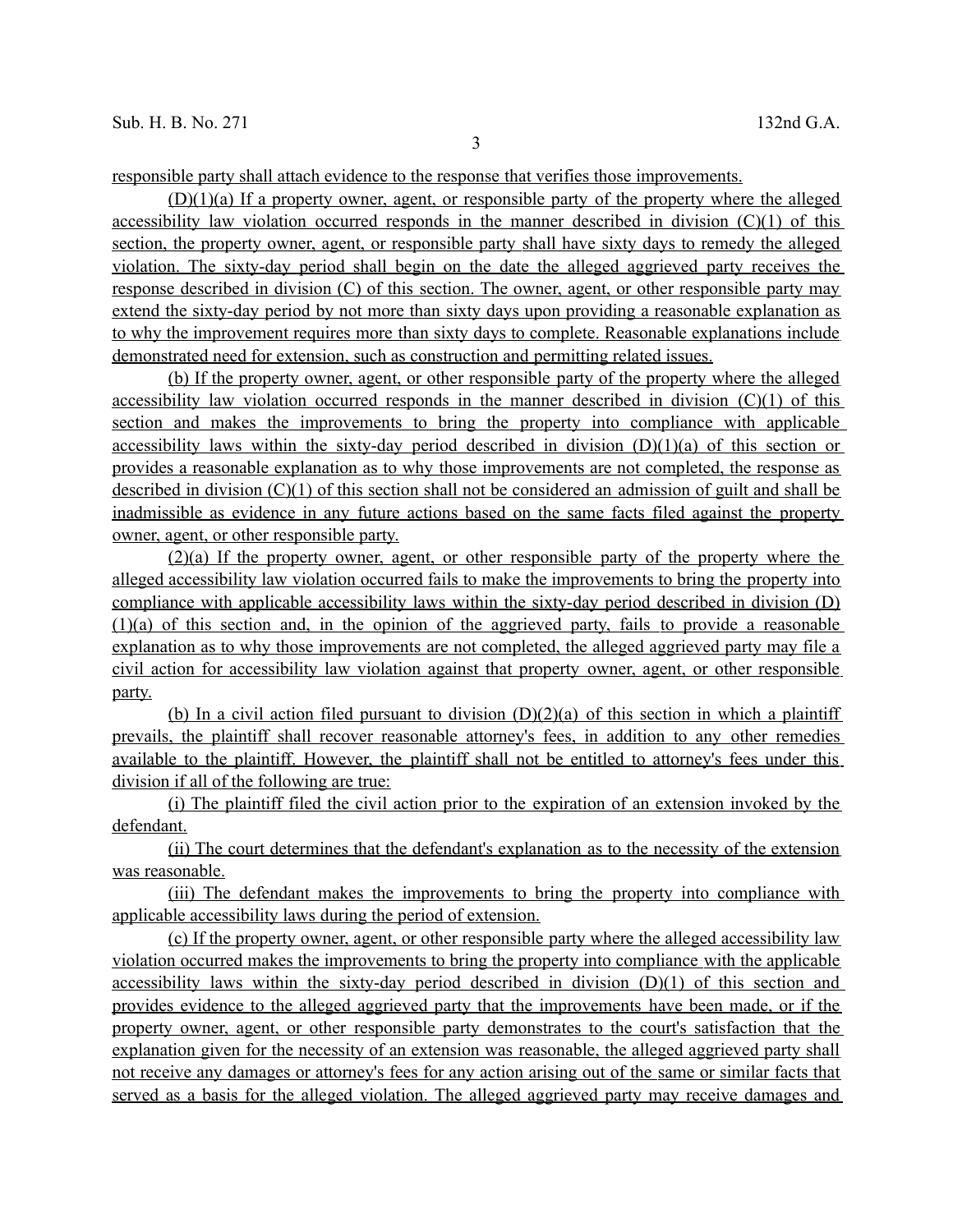attorney's fees for actions arising out of a recurrence of the same or similar alleged accessibility law violation if it is determined that the property owner, agent, or other responsible party failed to maintain accessibility following the initial improvements.

 (E)(1) This section shall not be construed to limit actions for recovery of special damages filed by any person who suffers an injury in fact because the person was denied full and equal access to an accommodation as required by federal or state law.

 (2) This section does not apply to charges filed with the Ohio civil rights commission under Chapter 4112. of the Revised Code or deferred to the commission under federal law. This section does not preclude the commission from investigating charges of discrimination against a place of public accommodation.

(F) As used in this section:

 (1) "Accessibility law" means division (G) of section 4112.02 of the Revised Code as that division applies to a person with a disability or any federal law that ensures accessibility to services, programs, places of public accommodation, public conveyance and modes of transportation, streets, highways, sidewalks, walkways, buildings, medical facilities, and other public places for a person with a disability. "Accessibility law" does not mean division (H) of section 4112.02 of the Revised Code or any other provision of the Revised Code relating to housing discrimination issues or actions.

 (2) "Business day" means a day of the week excluding Sunday and a legal holiday as defined in section 1.14 of the Revised Code.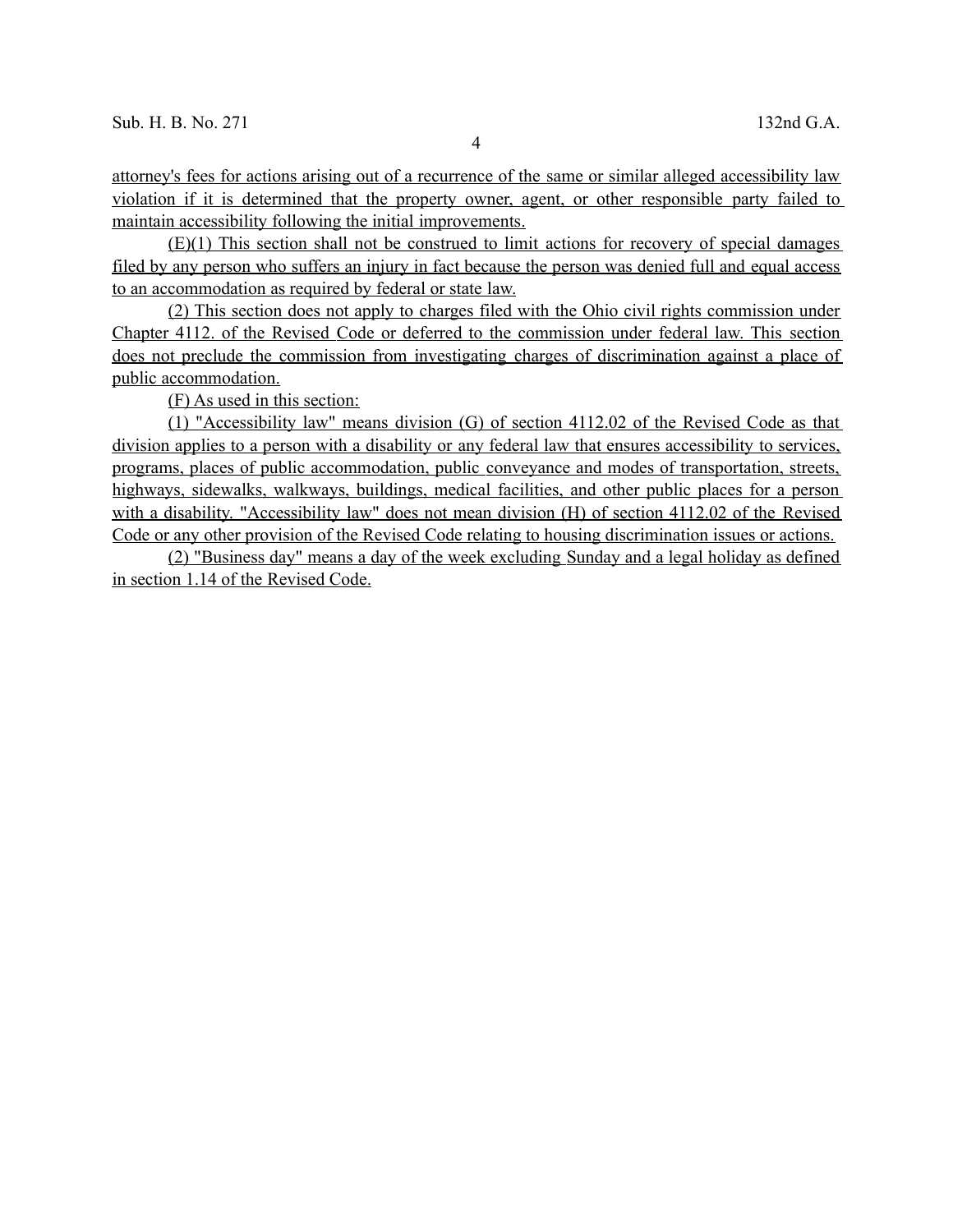*Speaker \_\_\_\_\_\_\_\_\_\_\_\_\_\_\_\_\_\_\_ of the House of Representatives.*

5

*President \_\_\_\_\_\_\_\_\_\_\_\_\_\_\_\_\_\_\_ of the Senate.*

Passed \_\_\_\_\_\_\_\_\_\_\_\_\_\_\_\_\_\_\_\_\_\_\_\_, 20\_\_\_\_

Approved \_\_\_\_\_\_\_\_\_\_\_\_\_\_\_\_\_\_\_\_\_\_\_\_, 20\_\_\_\_

*Governor.*